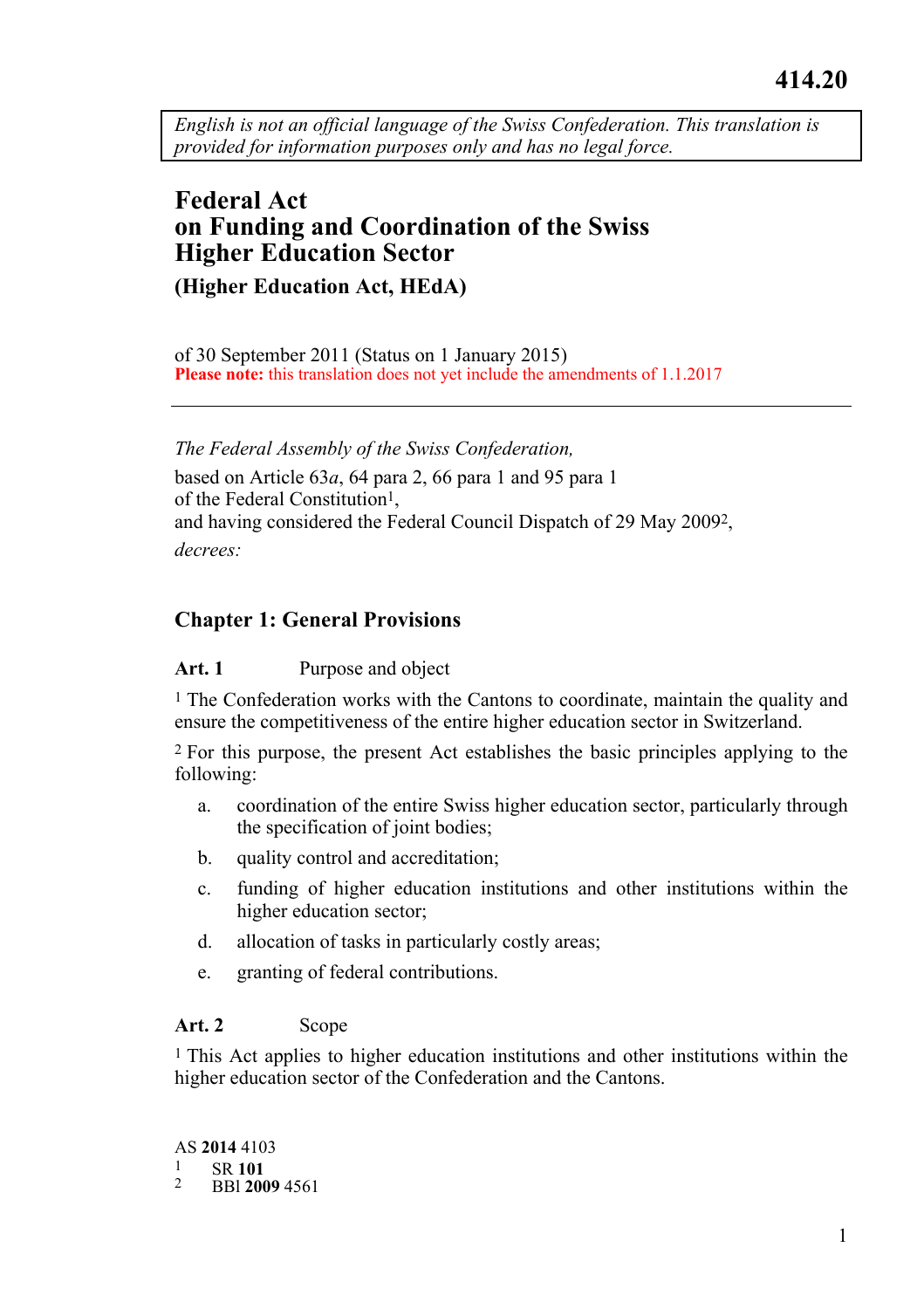2 Higher education institutions under the terms of this Act are:

- a. tier-one universities: cantonal universities and federal institutes of technology (FITs);
- b. universities of applied sciences (UAS) and universities of teacher education (UTEs).

3 With the exception of the provisions on basic contributions and contributions to cover expenditure for construction and use of buildings, this Act applies to all FITs and other federal higher education institutions.

4 The provisions of Chapter 5 and Chapter 9 of this Act shall apply for the accreditation of private universities, universities of applied sciences, universities of teacher education and other private institutions within the higher education sector. Article 19 paragraph 2 applies to the participation of these higher education institutions in the Swiss Conference of Rectors of Higher Education Institutions.

### **Art. 3** Objectives

As part of its cooperation activities within the higher education sector, the Confederation shall pursue the following objectives in particular:

- a. establishing general conditions that favour high-quality teaching and research;
- b. fostering a higher education sector comprised of different but equivalent types of higher education institutions;
- c. working to raise the profile of higher education institutions and encourage competition, particularly with regards to research;
- d. crafting a coherent Swiss higher education policy that is aligned with the federal policy to encourage research and innovation;
- e. achieving permeability and mobility between higher education institutions;
- f. creating uniform study structures, study levels and transitions and ensuring mutual recognition of qualifications;
- g. providing funding to higher education institutions on the basis of uniform and performance-based principles;
- h. ensuring coordination of the entire Swiss higher education sector and allocating tasks in particularly costly areas;
- i. avoiding competitive distortions between higher education institutions and providers of professional education and training with regard to the provision of services and continuing education and training courses.

# Art. 4 Federal tasks and authority within the higher education sector

<sup>1</sup> The Confederation is responsible for leading coordination of the joint activities of the Confederation and the Cantons within the higher education sector.

2 It shall provide contributions under the terms of this Act.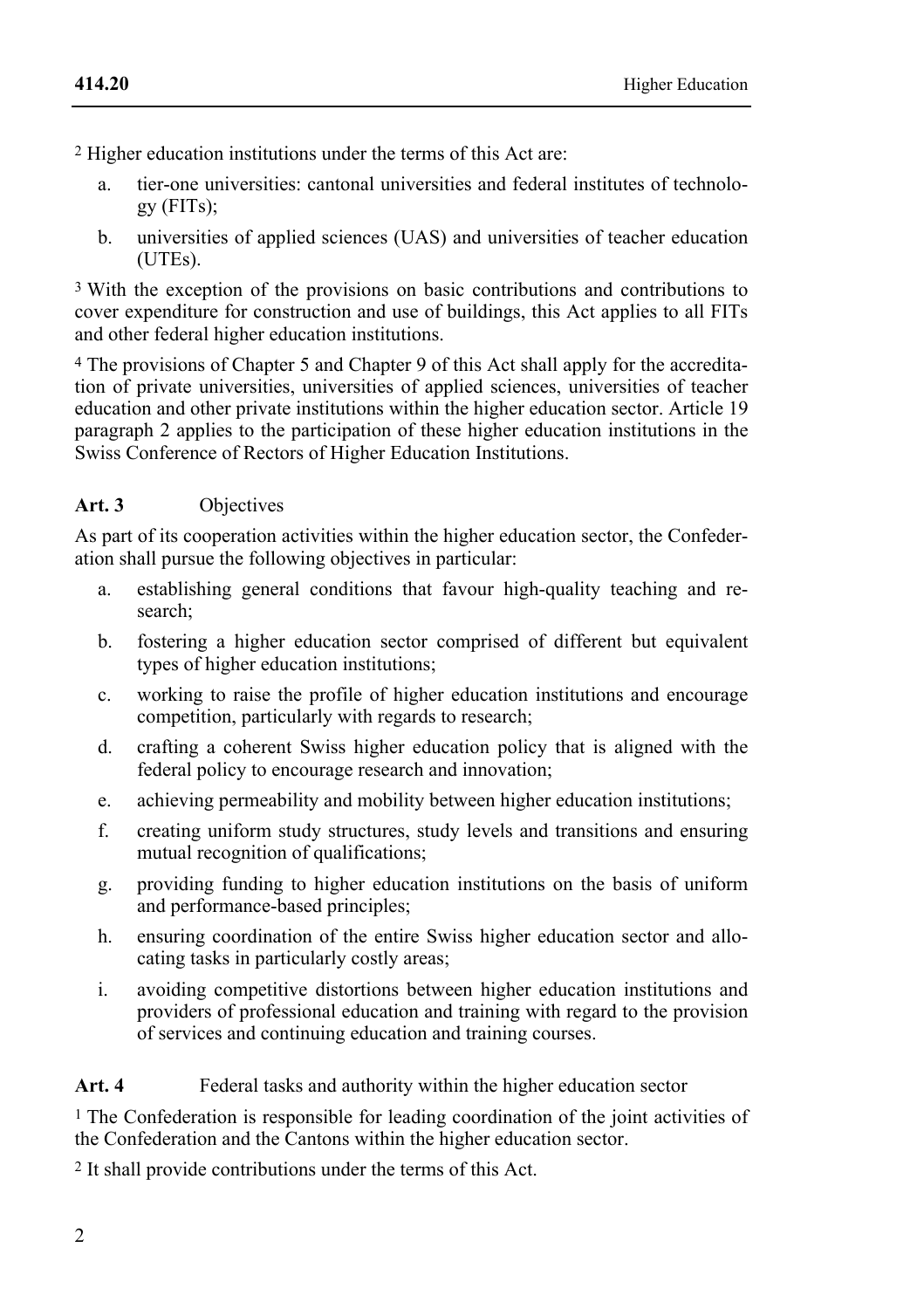3 It shall manage and fund FITs under the terms of the FIT Act of 4 October 19913 as well as other federal higher education institutions by virtue of their respective legal basis.

4 The Federal Assembly may issue decrees enabling the Confederation to fully or partially take over higher education institutions, with the consent of the sponsor, if the said institutions are particularly important for federal activities. Before taking such action, the Confederation shall hear the Higher Education Council.

5 Under the terms of special legislation, the Confederation shall make contributions to the Swiss National Science Foundation, to the Commission for Technology and Innovation as well as to national and international education and research programmes.

#### Art. 5 Principles of fulfilment of tasks

<sup>1</sup> The Confederation shall respect the autonomy granted by sponsors to higher education institutions as well as the principles of freedom and the unity of teaching and research.

2 When performing its tasks, it shall consider the specific characteristics of tier-one universities, universities of applied sciences, universities of teacher education and other institutions within the higher education sector.

# **Chapter 2: Cooperation Agreement**

#### **Art. 6**

1 Basing themselves on this Act and on the Intercantonal Agreement on Cooperation in Higher Education, the Confederation and the Cantons shall enter into a Cooperation Agreement on fulfilment of their respective tasks.

2 This Cooperation Agreement shall create the joint bodies required under this Act.

<sup>3</sup> It may transfer the powers established in this Act to the joint bodies.

4 Unless already established in corresponding provisions in this Act, the Cooperation Agreement shall regulate the following:

- a. clarification and implementation of shared objectives;
- b. responsibilities, structure and procedures of joint bodies.

5 If the Cooperation Agreement contradicts a provision contained in this Act, the Act shall take precedence.

6 This Cooperation Agreement shall be signed by the Federal Council on behalf of the Confederation.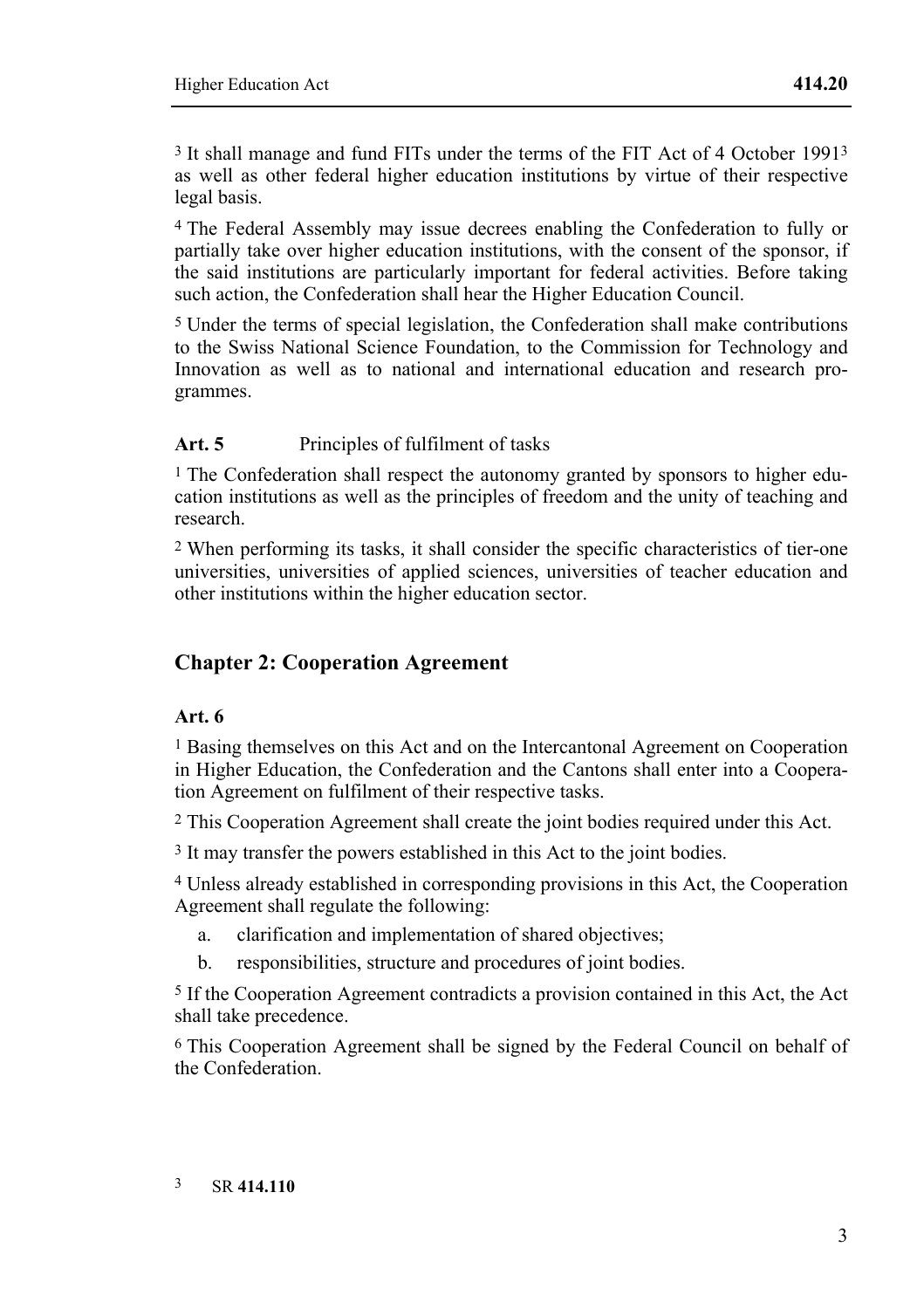# **Chapter 3: Joint Bodies Section 1: General Provisions**

### **Art. 7** Bodies

The joint bodies are:

- a. the Swiss Conference of Higher Education Institutions in its composition as the Plenary Assembly or as the Higher Education Council;
- b. the Swiss Conference of Rectors of Higher Education Institutions;
- c. the Swiss Accreditation Council.

# Art. 8 Applicable legislation

1 The Federal Personnel Act and federal liability law apply to employees of joint bodies and the Swiss Accreditation Agency. The Higher Education Council may depart from the provisions of the Federal Personnel Act under the Cooperation Agreement when this is required for the purposes of fulfilling the mandate.

2 The joint bodies and the Swiss Accreditation Agency are subject to federal data protection and public procurement legislation.

### Art. 9 **Bearing of costs**

1 The Confederation shall pay the costs of managing the affairs of the Swiss Conference of Higher Education Institutions under Article 14.

2 Remaining costs of the Swiss Conference of Higher Education Institutions shall be equally shared by the Confederation and the Cantons.

3 The Plenary Assembly shall decide on the basis of the Cooperation Agreement who will pay the costs of the other joint bodies and the Swiss Accreditation Agency.

# **Section 2: Swiss Conference of Higher Education Institutions**

# **Art. 10** Role and function

1 The Swiss Conference of Higher Education Institutions is the highest policymaking body within the Swiss higher education sector. It is responsible for Swiss-wide coordination of the activities of the Confederation and the Cantons within the higher education sector.

2 It convenes either as the Plenary Assembly or as the Higher Education Council.

3 It has its own budget and its own accounting.

4 Its Organisational Regulations are issued by the Higher Education Council.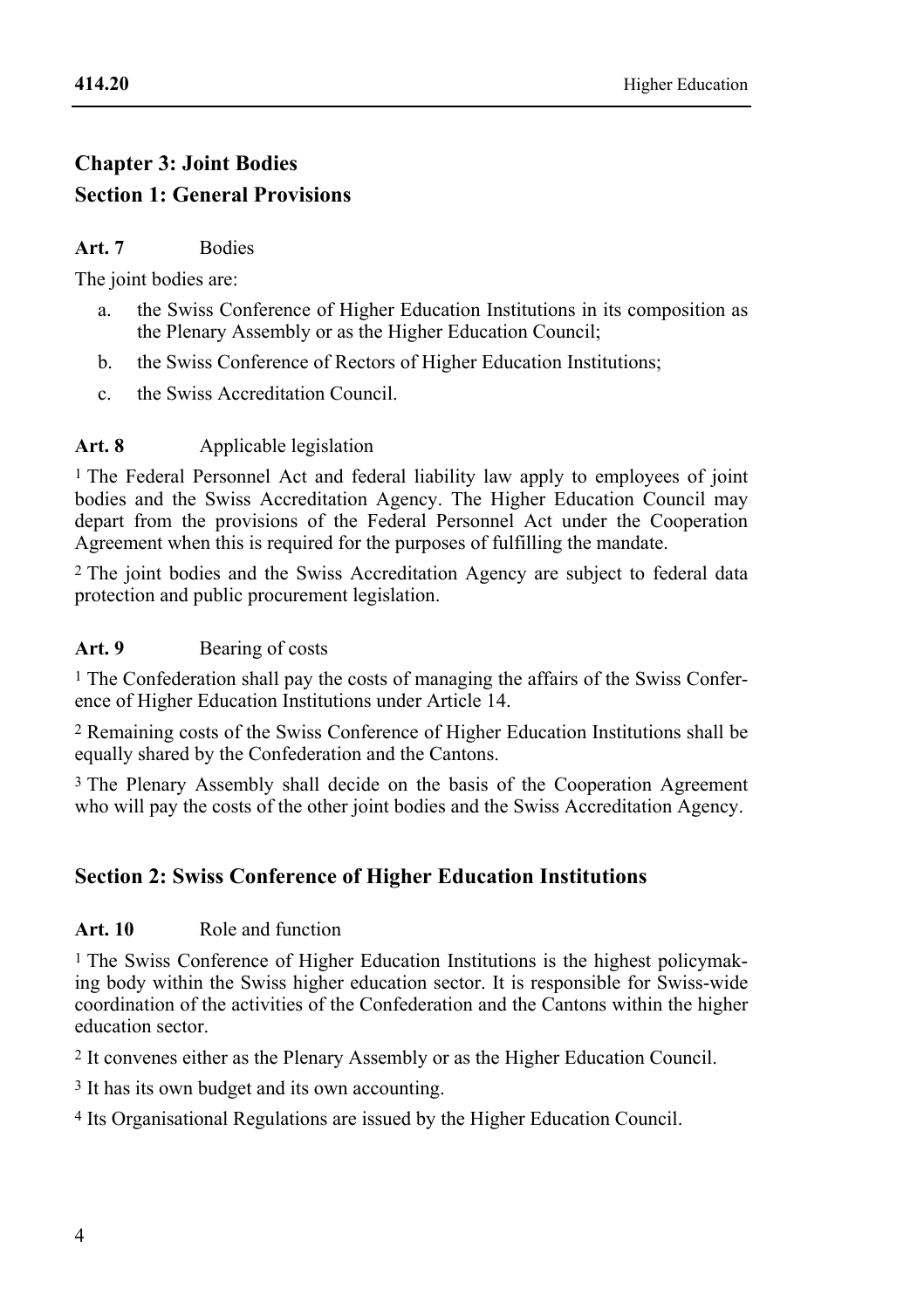#### **Art. 11** Plenary Assembly

1 As the Plenary Assembly, the Swiss Conference of Higher Education Institutions has the following composition:

- a. the designated member of the Federal Council;
- b. one member of each cantonal government.

2 Within the framework of this Act, the Plenary Assembly handles matters pertaining to the rights and obligations of the Confederation and all cantons. The following areas of responsibility may be transferred to it under the terms of the Cooperation Agreement:

- a. determination of the general financial conditions for coordination of the entire Swiss higher education sector by the Confederation and the Cantons subject to their respective financial authority;
- b. determination of reference costs and contribution categories;
- c. formulation of recommendations on payment of scholarships and issuance of loans by the Cantons;
- d. other areas of responsibility arising from this Act.

# Art. 12 Higher Education Council

1 As the Higher Education Council, the Swiss Conference of Higher Education Institutions has the following composition:

- a. the designated member of the Federal Council;
- b. fourteen members of the governments of cantons that subsidise cantonal universities, universities of applied sciences and universities of teacher education.

2 Each Canton has only one seat on the Higher Education Council. The Intercantonal Agreement on Cooperation in Higher Education determines how subsidising cantons are represented on the Higher Education Council.

3 Within the framework of this Act, the Higher Education Council shall handle matters pertaining to the tasks performed by Cantons that subsidise higher education institutions. The following areas of responsibility may be transferred to it under the terms of the Cooperation Agreement:

- a. enactment of regulations on:
	- 1. study levels and transitions between levels, uniform names of titles as well as permeability and mobility between and within tier-one universities, universities of applied sciences and universities of teacher education,
	- 2. the handling of quality control and accreditation at the request of the Swiss Accreditation Council,
	- 3. recognition of qualifications and procedures for the recognition of prior learning,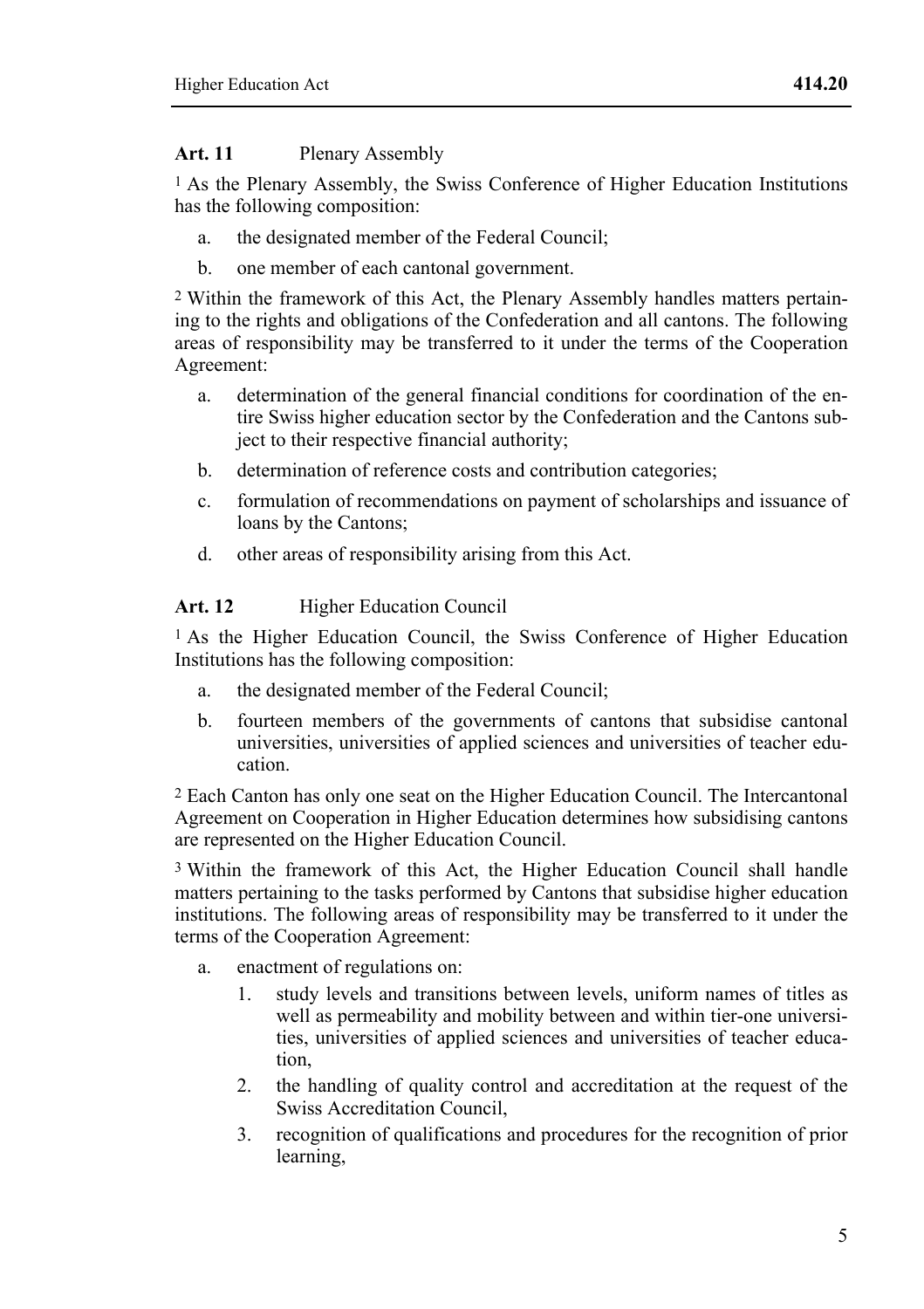- 4. continuing education and training in the form of uniform general regulations;
- b. determination of the characteristics of different types of higher education institution;
- c. formulation of recommendations on the participation rights of members of higher education institutions, particularly students, as well as on tuition and fees;
- d. formulation of recommendations on the use of reserved designations under Article 29;
- e. issuance of a resolution on coordination of the entire Swiss higher education sector and the allocation of tasks in particularly costly areas;
- f. decisions on the granting of federal project contributions;
- g. coordination of any necessary restrictions on access to individual study programmes;
- h. overarching supervision of the bodies chosen by it;
- i. other areas of responsibility arising from this Act.

Art. 13 Participation in an advisory capacity

Acting in an advisory capacity, the following individuals shall take part in the meetings of the Swiss Conference of Higher Education Institutions:

- a. the head of the State Secretariat for Education and Research4;
- $h \t 5$
- c. the General Secretary of the Swiss Conference of Cantonal Ministers of Education (EDK);
- d. the President and Vice President of the Swiss Conference of Rectors of Higher Education Institutions;
- e. the President of the Federal Institutes of Technology Board;
- f. the President of the National Research Council of the Swiss National Science Foundation;
- g. the President of the Commission for Technology and Innovation;
- h.<sup>6</sup> the President of the Swiss Science and Technology Council;
- i. one delegate representing the interests of students, one delegate representing the interests of mid-level faculty and one delegate representing the interests of professors at Swiss higher education institutions;

 $\overline{\mathbf{A}}$ The name of the organisational unit was changed in application of Art. 16 para. 3 of the Publications Ordinance of 17 Nov. 2004 (SR **170.512**).<br><sup>5</sup> Inapplicable. Art 57 nors 3 of the Eadaral Act of 14 De

<sup>6</sup> Amended by Art. 57 para. 3 of the Federal Act of 14 Dec. 2012 on the Promotion of Research and Innovation (AS **2013** 4425; BBl **2011** 8827).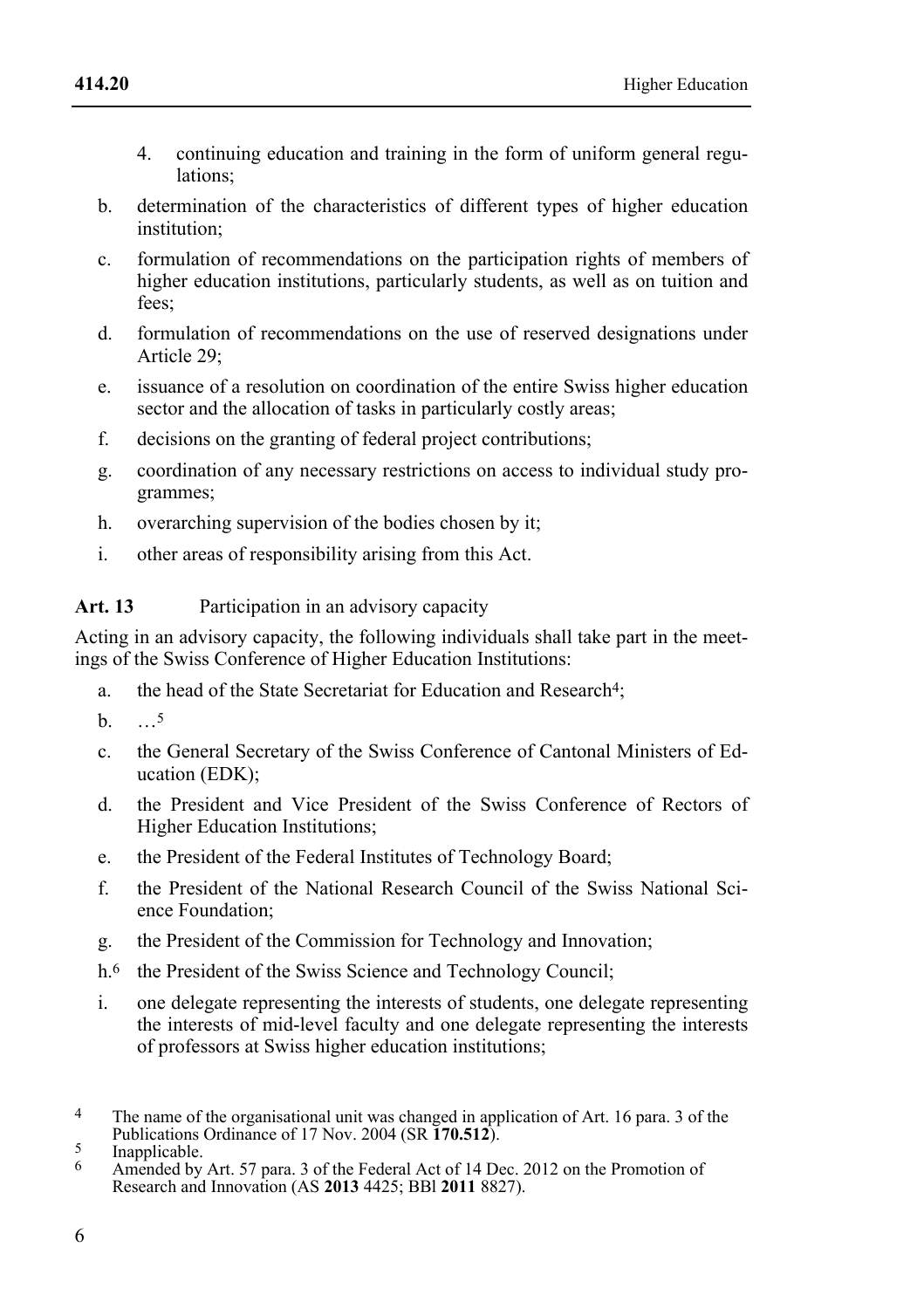- j. the chairpersons of standing committees, provided that they are not a member of the Swiss Conference of Higher Education Institutions; the standing committee under Article 15 paragraph 1 let. b shall take part with two delegates representing the interests of trade unions and two delegates representing the interests of employer unions;
- k. other representatives of organisations as well as individuals who have been invited for the purpose of discussing specific items on the agenda.

#### **Art. 14** Presidium and Secretariat

1 The Presidium of the Swiss Conference of Higher Education Institutions comprises a President and two Vice-Presidents.

2 The President is the designated member of the Federal Council. This person serves as head of the Swiss Conference of Higher Education Institutions. The Federal Council decides who shall act as deputy.

3 The Vice-Presidents are representatives of cantons that subsidise higher education institutions. They take part in the management of the Swiss Conference of Higher Education Institutions.

4 The Federal Council shall assign one Federal Department to manage the affairs of the Swiss Conference of Higher Education Institutions.

5 When preparing important resolutions, the Presidium shall ask interested parties to submit their stances.

#### **Art. 15** Committees

1 The Higher Education Council shall create the following bodies for the purpose of preparing decisions:

- a. one standing committee responsible for matters pertaining to medical research and study programmes at higher education institutions;
- b. one standing committee comprised of representatives of professional organisations;
- c. other standing and non-standing committees as needs require.

2 These committees may also comprise persons who are not members of the Swiss Conference of Higher Education Institutions.

3 The standing committee comprising representatives of professional organisations shall take a stance on the affairs of the Swiss Conference of Higher Education Institutions under Article 11 paragraph 2 and Article 12 paragraph 3.

4 The standing committees mentioned in Article 15 paragraph 1 letters a and b above may, at their own initiative or on behalf of the Swiss Conference of Higher Education Institutions, take a stance on individual developments affecting national higher education policy and may submit proposals.

5 The Presidium of the Swiss Conference of Higher Education Institutions shall maintain ties with the standing committees mentioned in Article 15 paragraph 1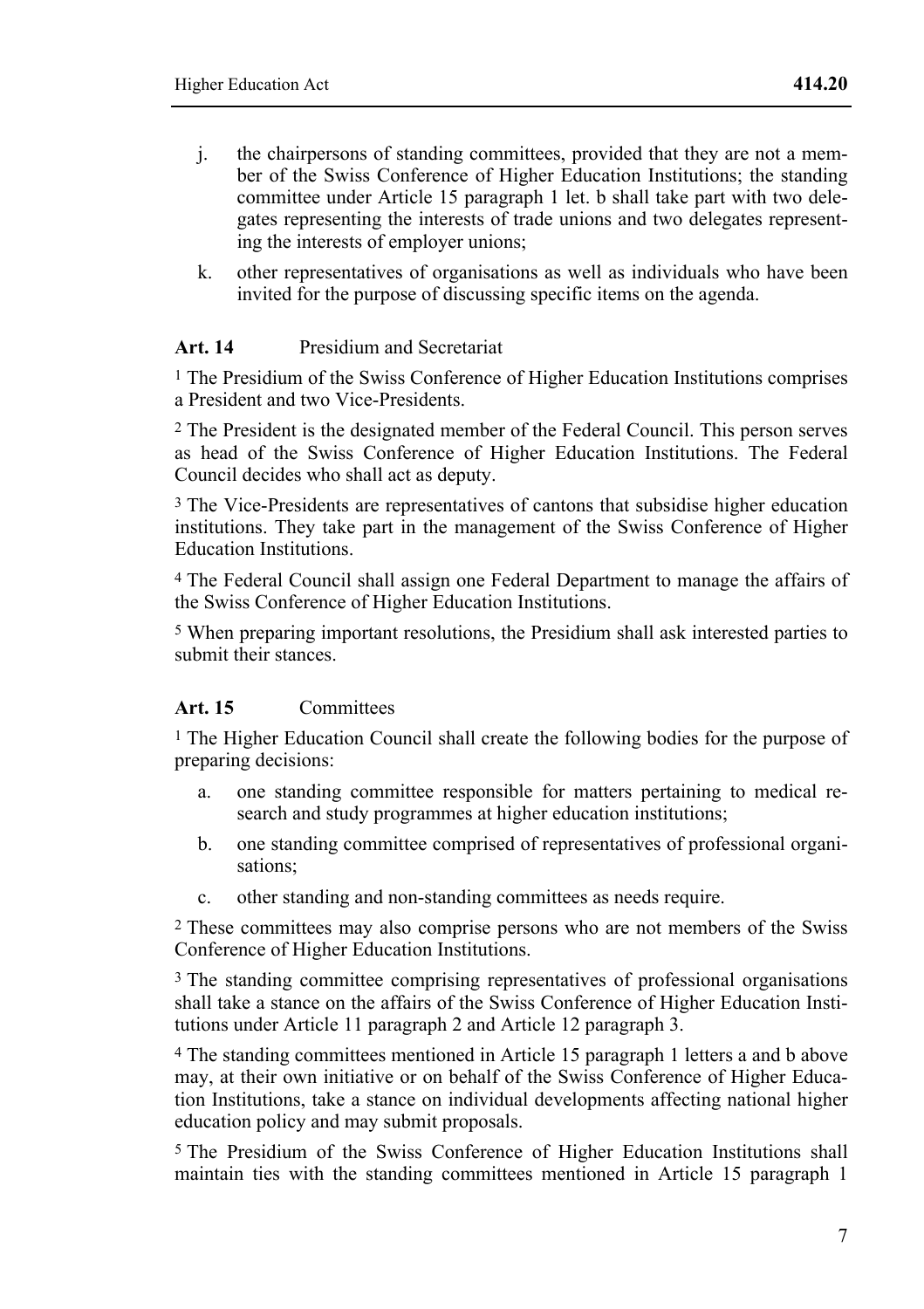letters a and b above. It shall periodically organise gatherings with these two committees.

#### **Art. 16** Decision-making within the Plenary Assembly

1 Each member of the Plenary Assembly has one vote.

2 Decisions of the Plenary Assembly require:

- a. a qualified majority of two-thirds of the votes of the members present; and
- b. approval by the Confederation.

3 Instead of the rule established in paragraph 2, the Cooperation Agreement may provide for a simple majority of the members present in the case of elections, procedural decisions and official stances.

# Art. 17 Decision-making within the Swiss Higher Education Council

1 Each member of the Swiss Higher Education Council has one vote. In addition, representatives of the Cantons have a specific number of points determined on the basis of the number of students. The allocation of points is decided in the Intercantonal Agreement on Cooperation in Higher Education.

2 The decisions of the Swiss Higher Education Council require:

- a. a qualified majority of two-thirds of the votes of the members present;
- b. approval by the Confederation; and
- c. the simple majority of points.

3 Instead of the rule established in paragraph 2, the Cooperation Agreement may provide for a simple majority of the members present in the case of procedural decisions and official stances.

# Art. 18 Involvement of the Federal Assembly

The Federal Council shall inform the parliamentary committees responsible for education and research of important developments in Swiss higher education policy as well as on the allocation of tasks in particularly costly areas.

### **Section 3: Swiss Conference of Rectors of Higher Education Institutions**

# Art. 19 Composition and structure

1 The Swiss Conference of Rectors of Higher Education Institutions comprises the rectors or presidents of Swiss higher education institutions.

2 It constitutes itself. It shall establish its own Organisational Regulations. This document also governs the participation of rectors or presidents of accredited private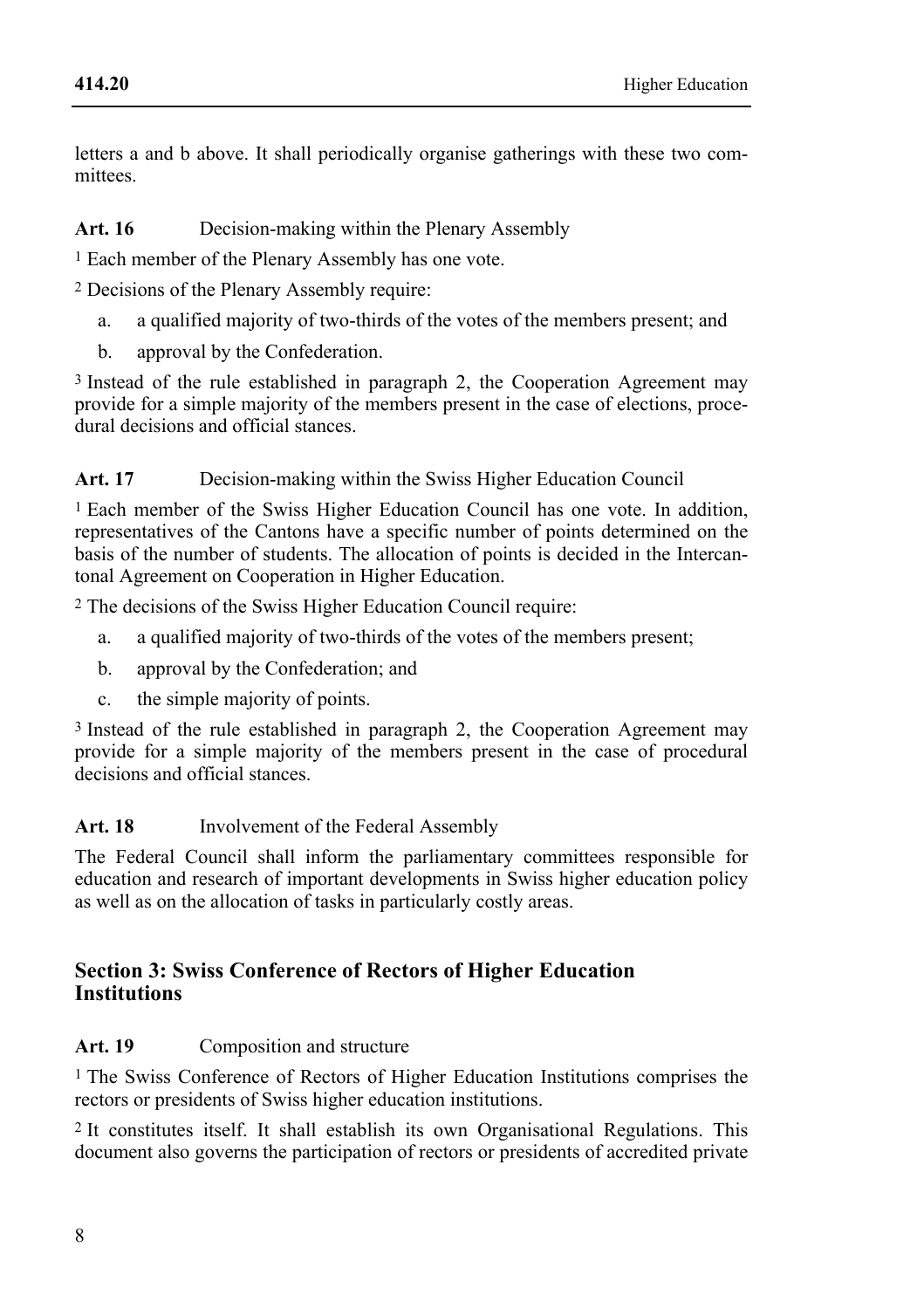higher education institutions under this Act. These Organisational Regulations require approval by the Higher Education Council.

3 The Swiss Conference of Rectors of Higher Education Institutions has its own budget and shall maintain its own accounting records.

#### Art. 20 **Tasks and responsibilities**

The Swiss Conference of Rectors of Higher Education Institutions has the tasks and responsibilities transferred to it under the Cooperation Agreement.

#### **Section 4: Swiss Accreditation Council and Swiss Agency of Accreditation and Quality Assurance in Higher Education**

### **Art. 21** Swiss Accreditation Council

1 The Swiss Accreditation Council comprises 15–20 independent members; these members represent in particular higher education institutions, professional organisations, students, mid-level faculty as well as professors and lecturers. Teaching and research fields at higher education institutions as well as gender must be adequately represented. A minority of at least five members must be mainly involved in activities abroad.

2 On the basis of the Cooperation Agreement, the Higher Education Council elects Accreditation Council members for a four-year term of office. Each member may only be re-elected once.

3 On the basis of the Cooperation Agreement, the Accreditation Council decides on accreditation in accordance with this Act.

4 It is independent.

5 It organises itself. It issues its own Organisational Regulations; these Organisational Regulations require approval by the Higher Education Council.

6 The Swiss Accreditation Council manages its own budget and the budget of the Swiss Accreditation Agency; each maintain their own accounting records.

7 It may recognise other Swiss or foreign accreditation agencies.

8 At the request of the Director of the Swiss Accreditation Agency, it issues Organisational Regulations for the Swiss Accreditation Agency; these Organisational Regulations require approval by the Higher Education Council.

#### Art. 22 Swiss Accreditation Agency

1 The Swiss Agency of Accreditation and Quality Assurance in Higher Education (Swiss Accreditation Agency) is a legally dependent entity.

2 It is under the authority of the Swiss Accreditation Council.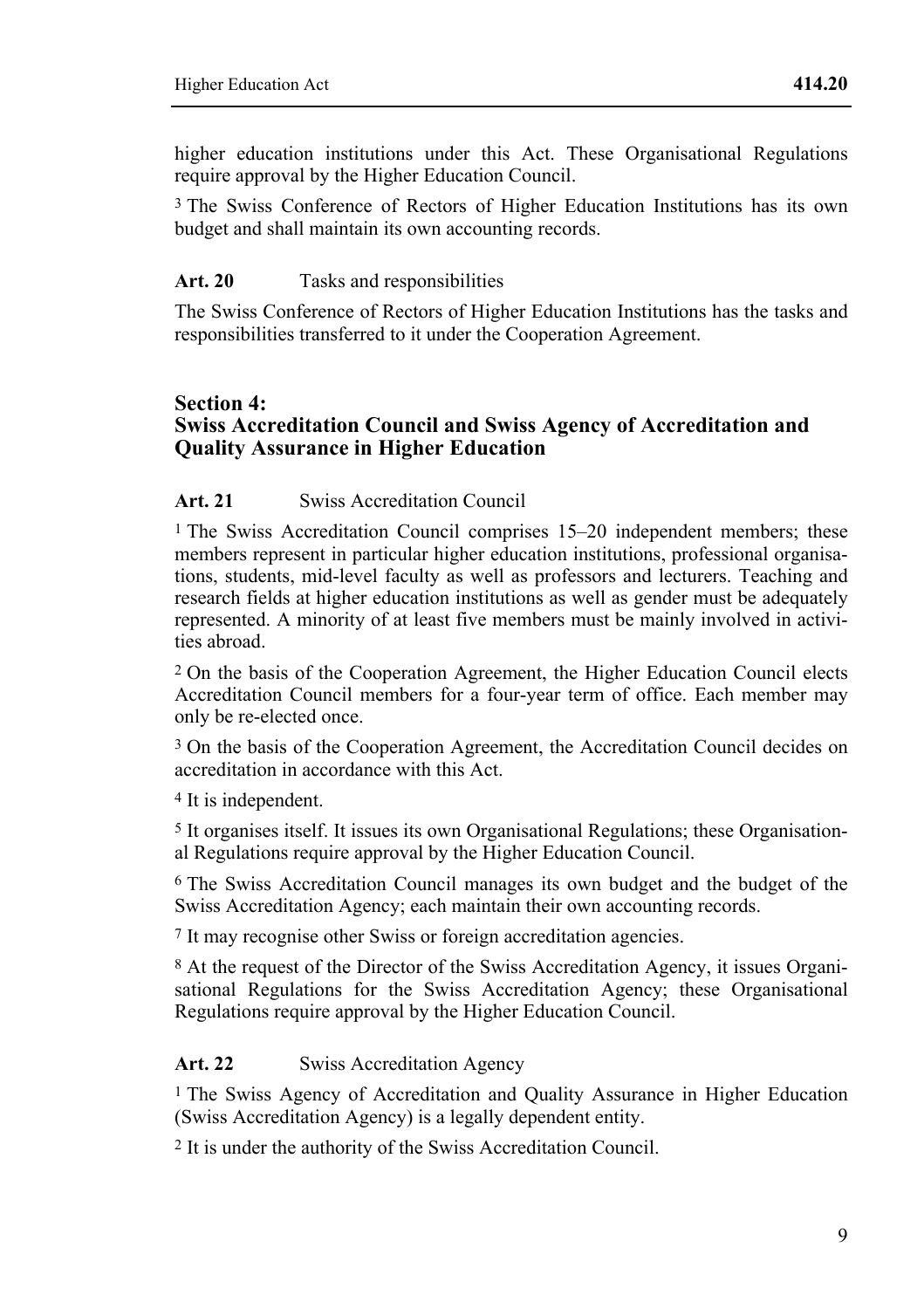#### **Chapter 4: Admission to Higher Education Institutions and Structure of Studies at Universities of Applied Sciences**

# Art. 23 Admission to tier-one universities

1 Admission to the first level of studies at tier-one universities is open to holders of a baccalaureate.

2 They may grant admission to the first level of studies on the basis of equivalent prior education and training. For quality control purposes, the Higher Education Council issues guidelines on equivalency under the terms of the Cooperation Agreement.

# Art. 24 Admission to universities of teacher education

1 Admission to the first level of studies at universities of teacher education is open to holders of a baccalaureate.

2 Admission to the first level of studies for those wishing to teach at pre-school and primary school level is open to holders of a baccalaureate or a specialised baccalaureate in pedagogy or, under certain conditions, a Federal VET Diploma; the Higher Education Council establishes the requirements.

3 They may grant admission to the first level of studies on the basis of equivalent prior education and training. For quality control purposes, the Higher Education Council issues guidelines on equivalency under the terms of the Cooperation Agreement.

# Art. 25 Admission to universities of applied sciences

1 Admission to the first level of studies at universities of applied sciences is open to holders of:

- a. a Federal VET Diploma issued upon completion of a VET programme in an occupation related to the desired field of study;
- b. a baccalaureate and at least one year of work experience that has enabled the holder to gain practical know-how and knowledge in an occupation related to the desired field of study; or
- c. a specialised baccalaureate in an occupation related to the desired field of study.

2 In the Cooperation Agreement, the Higher Education Council establishes specific admission requirements for individual fields of study. It may also decide that additional admission requirements are needed.

# Art. 26 Structure of studies at universities of applied sciences

1 Through a blend of practical studies and applied research and development, universities of applied sciences prepare students to carry out activities associated with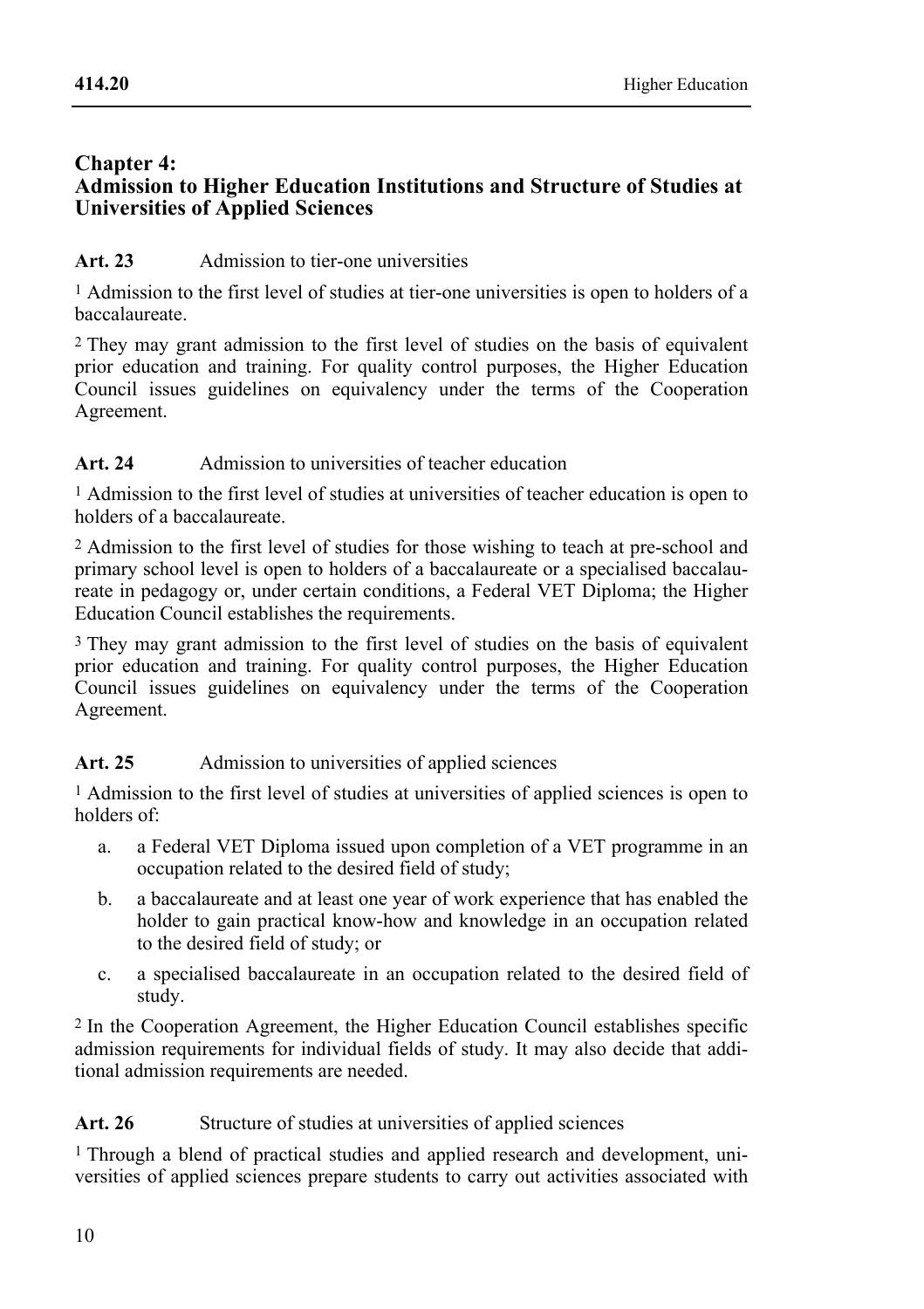specific professions that require the use of research findings and methods as well as, depending on the field of study, creative and artistic talents.

2 On completion of the first level of studies, students normally obtain a qualification that enables them to work in a given profession.

# **Chapter 5: Quality Control and Accreditation**

#### Art. 27 Ouality control and development of quality

At regular intervals, higher education institutions and other institutions within the higher education sector review the quality of their teaching, research and services and pursue long-term quality control and development of quality.

#### Art. 28 Institutional accreditation and programme accreditation

1 The following are accredited:

- a. higher education institutions and other institutions within the higher education sector (institutional accreditation);
- b. study programmes of higher education institutions and other institutions within the higher education sector (programme accreditation).

2 Institutional accreditation is a prerequisite for:

- a. right to use titles;
- b. granting of federal contributions;
- c. programme accreditation.
- 3 Programme accreditation is voluntary.

#### Art. 29 Right to use reserved designations

1 With institutional accreditation, higher education institutions and other institutions within the higher education sector have the right to use the reserved designation "university", "university of applied sciences" or "university of teacher education" or derived designations such as "tier-one college" or "UAS college".

2 The right to use reserved designations also applies to equivalent terms in languages that are not national languages of Switzerland.

#### Art. 30 Requirements for institutional accreditation

1 For institutional accreditation, the following requirements must be met:

- a. higher education institutions and other institutions within the higher education sector have a quality control system in place to ensure that:
	- 1. teaching, research and services are of high quality and staff are qualified in their positions,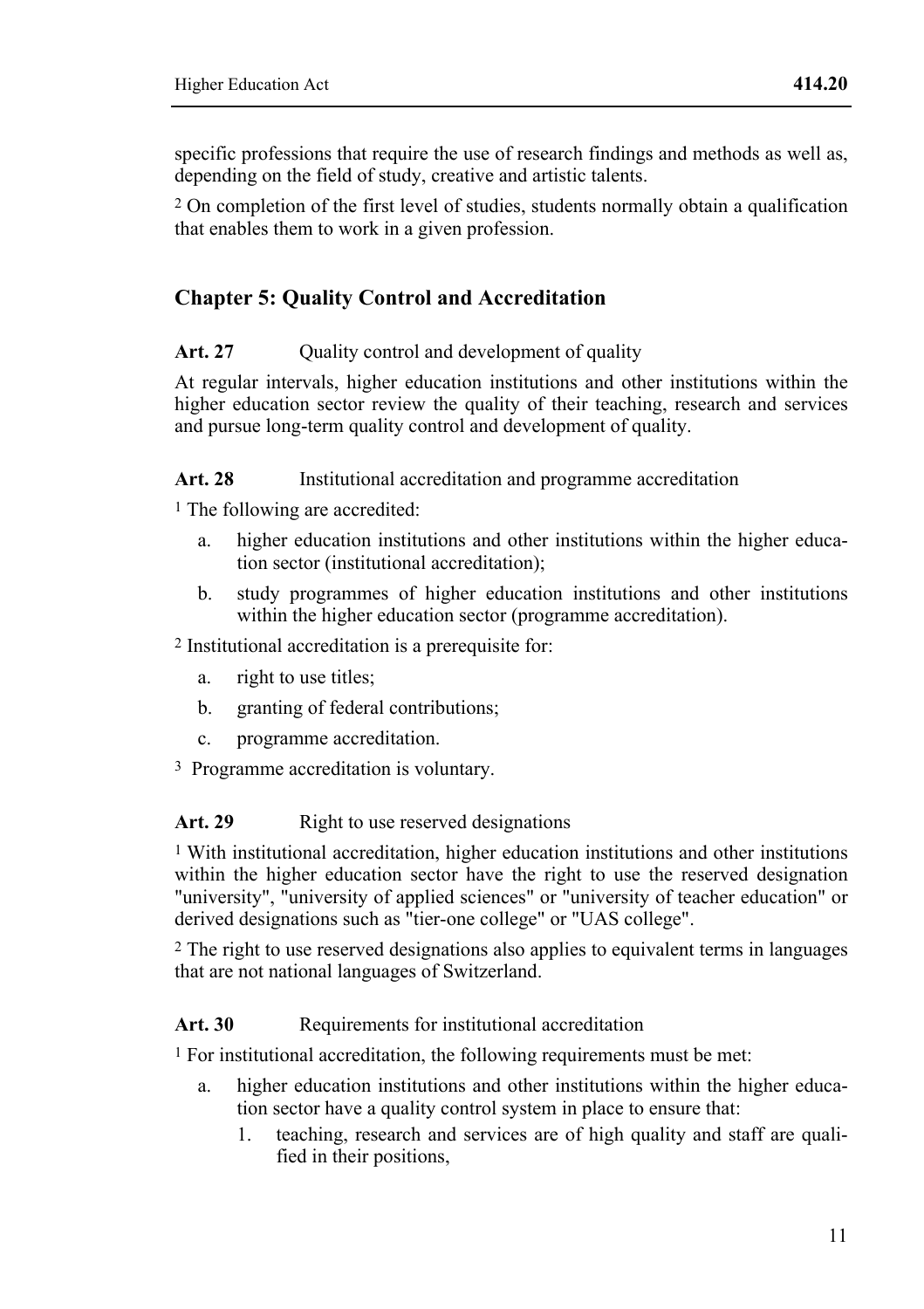- **414.20** 
	- 2. admission requirements under Articles 23, 24 or 25 and, where applicable, also the general principles on the structure of studies at universities of applied sciences under Article 26 are met,
	- 3. the higher education institution is structured and managed efficiently,
	- 4. the members of the higher education institution have an adequate role in decision-making,
	- 5. tasks are carried out in a manner that encourages equal opportunities and true gender equality,
	- 6. tasks further the aims of economic, social and environmental sustainability,
	- 7. it is possible to verify that the institution fulfils its mandate.
	- b. Tier-one universities and universities of applied sciences shall provide teaching, research and services in several disciplines or fields of study.
	- c. Higher education institutions and other institutions within the higher education sector and their sponsors shall take steps to ensure that the institution can be sustainably managed.

2 The Swiss Higher Education Council establishes the specific requirements in accreditation guidelines. When doing so, it shall consider the specific characteristics and autonomy of tier-one universities, universities of applied sciences, universities of teacher education and other institutions within the higher education sector.

# Art. 31 Requirements for programme accreditation

The following requirements must be met for programme accreditation:

- a. Higher education institutions and other institutions within the higher education sector shall take steps to ensure high-quality teaching.
- b. Higher education institutions and other institutions within the higher education sector and their sponsors shall take steps to ensure that study programmes may be completed.

# **Art. 32** Accreditation procedure

The Swiss Accreditation Agency and other accreditation agencies recognised by the Swiss Accreditation Council shall carry out the accreditation procedure according to this Act and under the terms of the Cooperation Agreement. The accreditation procedure must meet international standards.

# **Art. 33** Decision-making

Referring to the request submitted by the Swiss Accreditation Agency or by another Swiss or foreign accreditation agency recognised by the Swiss Accreditation Agency, the Swiss Accreditation Council shall decide on institutional accreditation and programme accreditation.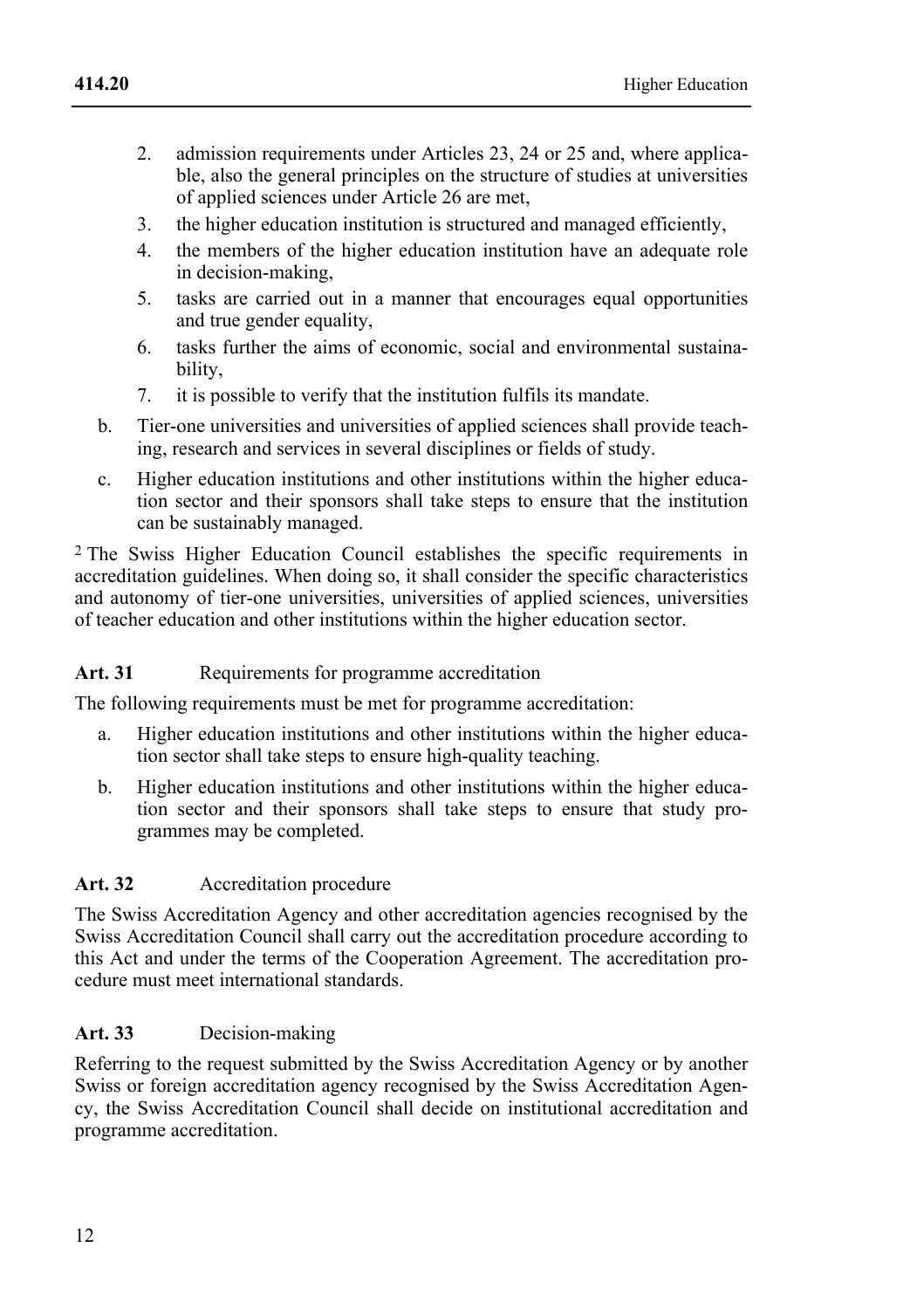# **Art. 34** Duration of accreditation

The Swiss Higher Education Council shall decide on the duration of accreditation.

# **Art. 35** Fees

<sup>1</sup> The Swiss Accreditation Council and the Swiss Accreditation Agency shall charge general cost-covering fees for its decisions and services.

2 The Swiss Accreditation Council issues a regulation on fees; this document requires approval by the Higher Education Council.

# **Chapter 6: …**

**Art. 36–40**<sup>7</sup>

# **Chapter 7: …**

**Art. 41–44**<sup>8</sup>

# **Chapter 8.: Federal Funding Contributions Section 1: Entitlement to Receive Funding Contributions**

# Art. 45 Requirements

1 A higher education institution may be recognised by the Confederation as entitled to receive funding if it:

- a. is institutionally accredited;
- b. offers public education services; and
- c. is a meaningful addition, expansion or alternative to existing institutions.

2 Other institutions within the higher education sector may be recognised by the Confederation as qualifying for funding if they:

- a. are institutionally accredited;
- b. offer public education services;
- c. cannot be included as part of an already existing higher education institution; and

<sup>7</sup> In force from 1 Jan. 2017. See Art. 81 para. 3 (AS **2014** 4103). 8 In force from 1 Jan. 2017. See Art. 81 para. 3 (AS **2014** 4103).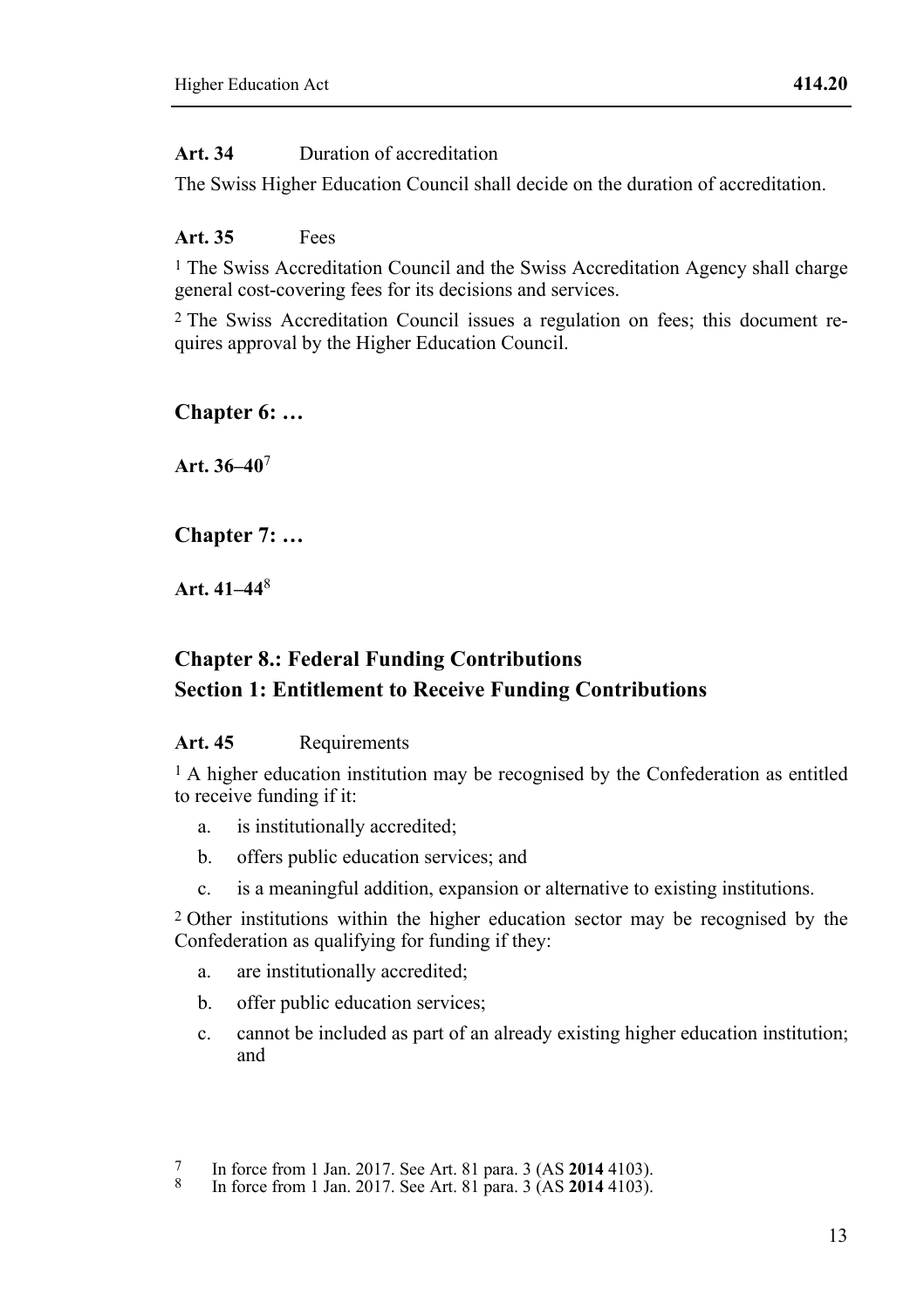d. carries out tasks that further higher education policy interests and may be included in coordination of the entire Swiss higher education sector decided by the Higher Education Council.

3 Public education services are education services:

- a. that satisfy a public need;
- b. that are provided within the framework of a public and legally established mandate; and
- c. where the curricula or qualifications issued are aligned with public education policy.

#### **Art. 46** Decision-making

1 The Federal Council decides on the eligibility of funding of higher education institutions and other institutions within the higher education sector.

2 It shall first hear the Plenary Assembly.

# **Sections 2.‒5.: ...**

**Art. 47–61**<sup>9</sup>

### **Chapter 9: Protection of Reserved Designations and Titles, Sanctions and Legal Safeguards**

#### Art. 62 Protection of reserved designations

1 The reserved designations "university", "university of applied sciences", "university of teacher education" and derived designations (e.g. "tier-one college" or "UAS college"), whether expressed in a national language of Switzerland or in any other language, may only be used by institutions that have been accredited under this Act.

2 The titles given to graduates of tier-one universities, universities of applied sciences, universities of teacher education and other institutions within the higher education sector subject to this Act shall be protected under the corresponding legal basis.

#### **Art. 63** Criminal provisions

<sup>1</sup> If an institution lacking accreditation under this Act uses the title "university", "university of applied sciences", "university of teacher education» or a related title, whether expressed in a national language of Switzerland or in any other language, the managers of that institution are liable to the following penalties:

a. a fine not exceeding CHF 200,000 in cases of wilful conduct;

9 In force from 1 Jan. 2017. See Art. 81 para. 3 (AS **2014** 4103).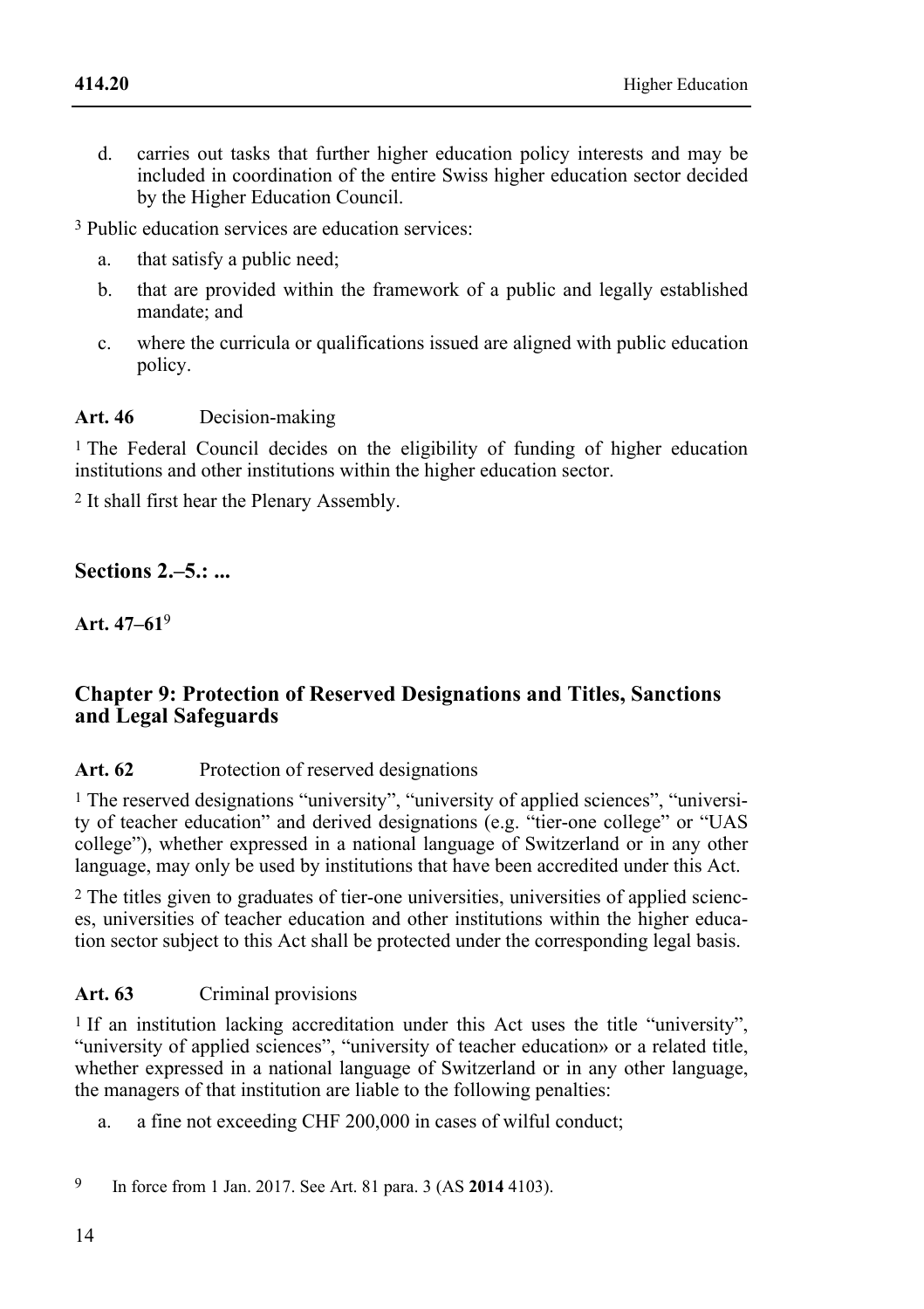b. a fine not exceeding CHF 100,000 in cases of negligent conduct.

2 The Canton in which the institution is established is responsible for prosecuting such cases.

#### **Art. 64** Administrative measures

<sup>1</sup> If the requirements for accreditation are no longer met or if certain conditions have not been satisfied within the established timeframe, then the Swiss Accreditation Council shall take the necessary administrative measures.

2 The following administrative measures shall be considered:

- a. reminder letter;
- b. imposition of conditions;
- c. revocation of accreditation.

3 The administrative measures taken by federal subsidising authorities are based on the Federal Act of 5 October 199010 on Financial Assistance and Subsidies, those taken by the Cantons are based on the Intercantonal Agreement on Cooperation in Higher Education.

#### **Art. 65** Legal safeguards

1 Decisions reached on the basis of this Act, its implementing provisions or the Cooperation Agreement may be contested by appeal to the Federal Administrative Court.

2 Decisions of the Federal Council on funding entitlements and decisions by the Accreditation Council on accreditation are not appealable.

3 Furthermore, the general provisions on the administration of federal justice apply.

#### **Chapter 10: Authority of the Federal Council to Enter into International Agreements**

#### **Art. 66**

1 The Federal Council may sign international agreements on behalf of the higher education sector for:

- a. international cooperation, particularly the structuring of studies as well as recognition of studies, qualifications and equivalencies within the higher education sector;
- b. measures to encourage international mobility;
- c. participation in international support programmes and projects.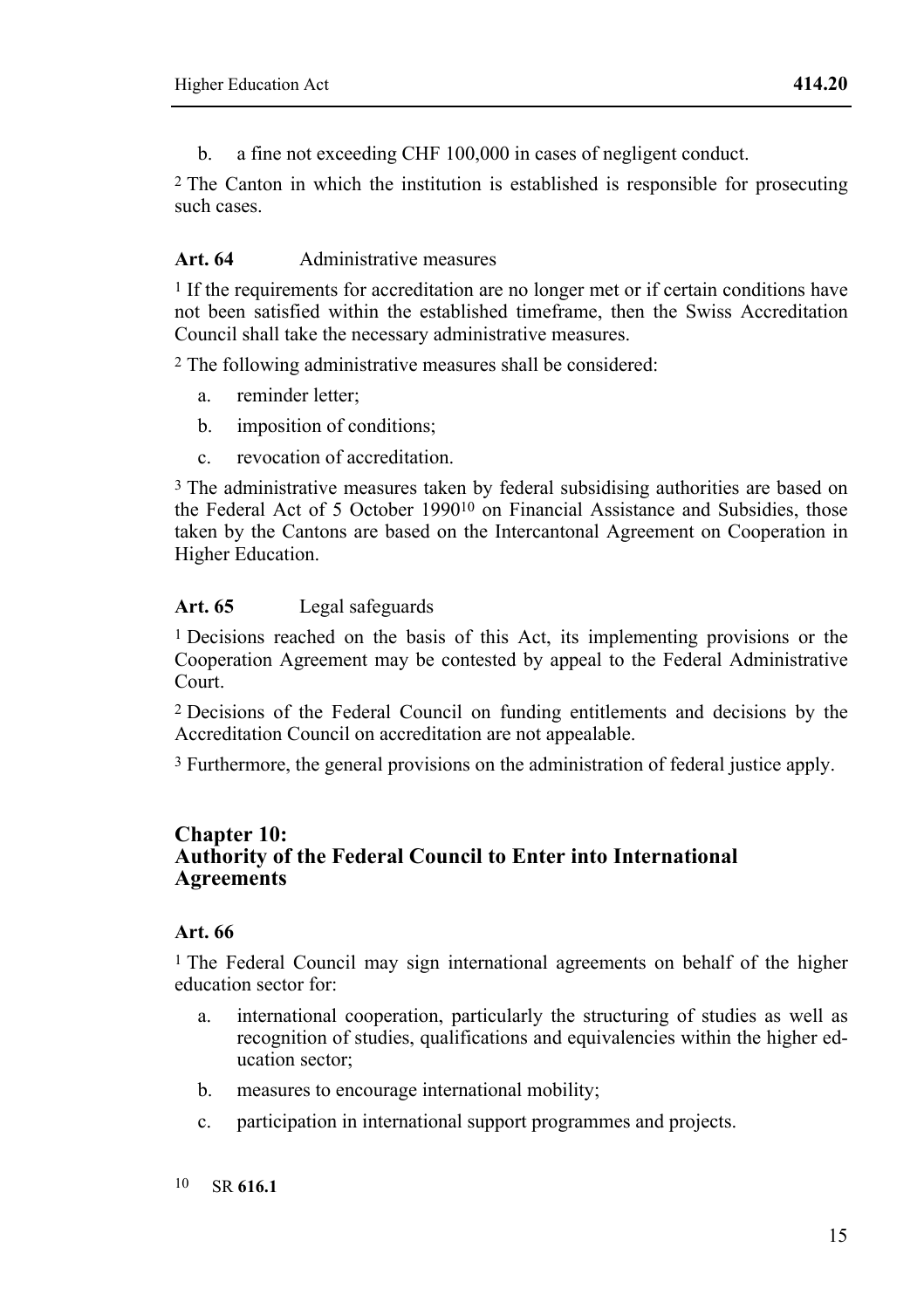2 In the international agreements mentioned in paragraph 1, the Federal Council may also agree on:

- a. financial controls and audits;
- b. personal safety inspections;
- c. the protection and assignment of intellectual property arising from or required for scientific cooperation;
- d. federal participation in legal entities established under public law or private law;
- e. membership with international organisations.

3 Under the terms of the Cooperation Agreement, the Higher Education Council and the Swiss Conference of Rectors of Higher Education Institutions shall take part in preparations for such agreements. The Cooperation Agreement shall establish the conditions for participation in this process.

# **Chapter 11: Final Provisions Section 1: Implementation**

#### **Art. 67** Implementing provisions

The Federal Council shall issue implementing provisions if implementation of this Act falls under its area of authority.

Art. 68 Declaration on the generally binding nature of intercantonal agreements relating to the higher education sector

The declaration on the generally binding nature of intercantonal agreements relating to the higher education sector is based on Article 14 of the Federal Act of 3 October 2003 on Fiscal Equalisation and Cost Compensation<sup>11</sup>.

#### **Art. 69** Evaluation

1 Every four years, the Federal Council shall provide the Federal Assembly with a report on:

- a. the effectiveness of public expenditure;
- b. the effects of the funding system on the finances of the Confederation and the Cantons, on their higher education institutions, on disciplines and on other higher education institutions referred to in this Act;
- c. the competitiveness of higher education institutions;
- d. the employability and activities of graduates after completion of their higher education studies.

#### 11 SR **613.2**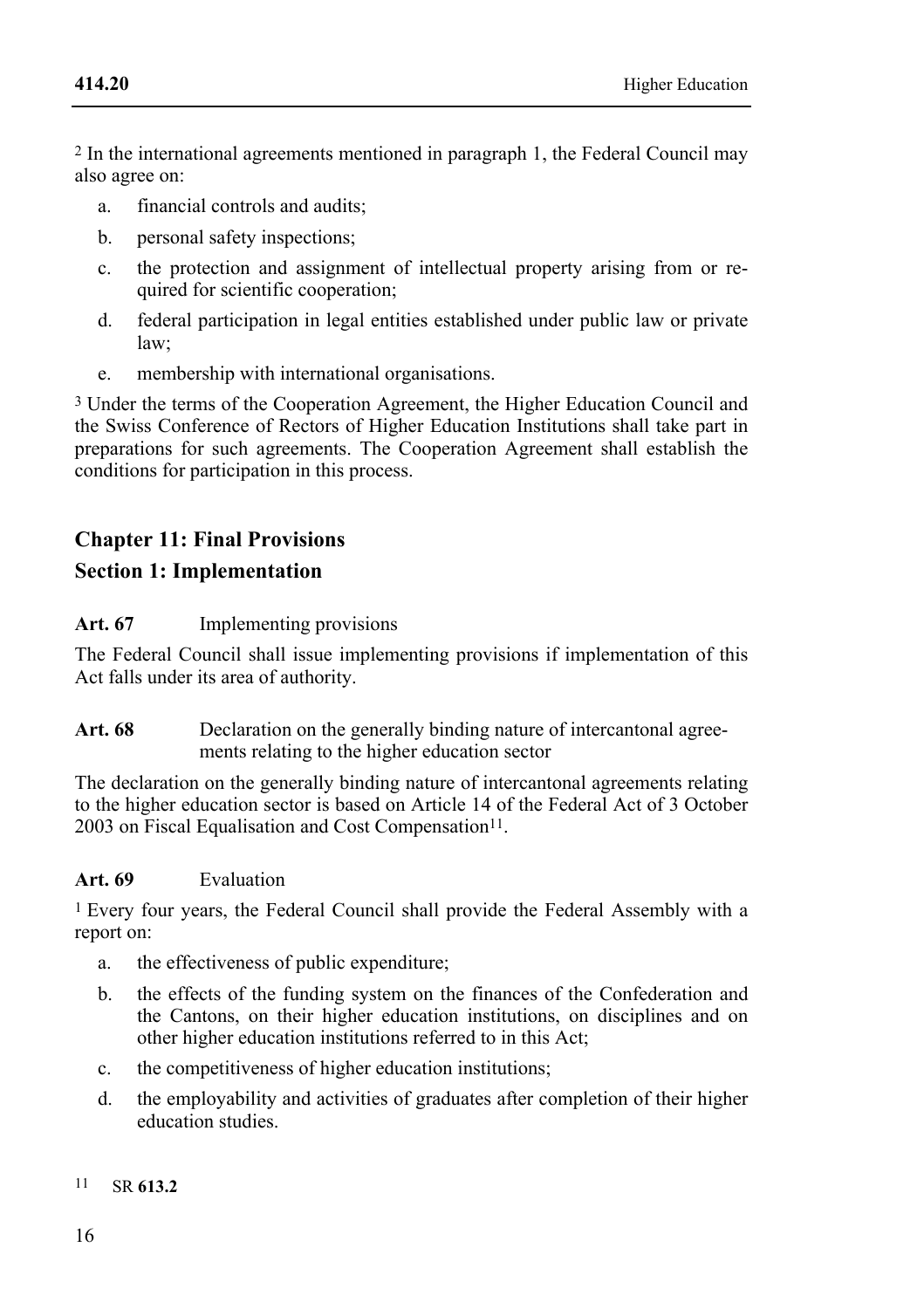2 It shall first hear the Higher Education Council.

Art. 70 Determination of equivalence of foreign qualifications

 $1$  On request, the competent Federal Office shall determine the equivalence of foreign qualifications with qualifications issued by a Swiss university of applied sciences for the purpose of facilitating the use of these foreign qualifications on the Swiss labour market.

<sup>2</sup> The determination of equivalence may be delegated to a third party; this third party may charge a fee for its services.

# **Section 2: Repeal and Amendment of Current Legislation**

### **Art. 71**

The repeal and amendment of current legislation are regulated in the Annex.

# **Section 3: Transitional Provisions**

### Art. 72 Adjustment of contribution rates

1 If the level of average annual basic contributions determined by the Confederation for the first time under this Act is considerably different from the level effectively paid on average to cantonal universities and universities of applies sciences within a four-year period under previous legislation, then the Federal Council shall request an adjustment of the contribution rates under Article 50 when it submits the first budget appropriation request for basic contributions under this Act.

2 The Federal Council shall establish the four-year funding period and the relevance criteria under paragraph 1.

3 It shall first hear the Plenary Assembly.

# Art. 73 Admission to universities of applied sciences

1 Until decided by the Higher Education Council, admission to universities of applied sciences is subject to the conditions set forth in paragraphs 2–4.

2 Examination-free admission to Bachelor's degree programmes in the fields of engineering and information technology, architecture, construction and planning, chemistry and life sciences, agriculture and forestry, business and services and design at universities of applied sciences shall require:

- a. a Federal Vocational Baccalaureate issued on completion of a VET programme for an occupation relating to the desired field of study;
- b. a Federal Baccalaureate or federally recognised baccalaureate and at least one year of work experience that has enabled the prospective student to gain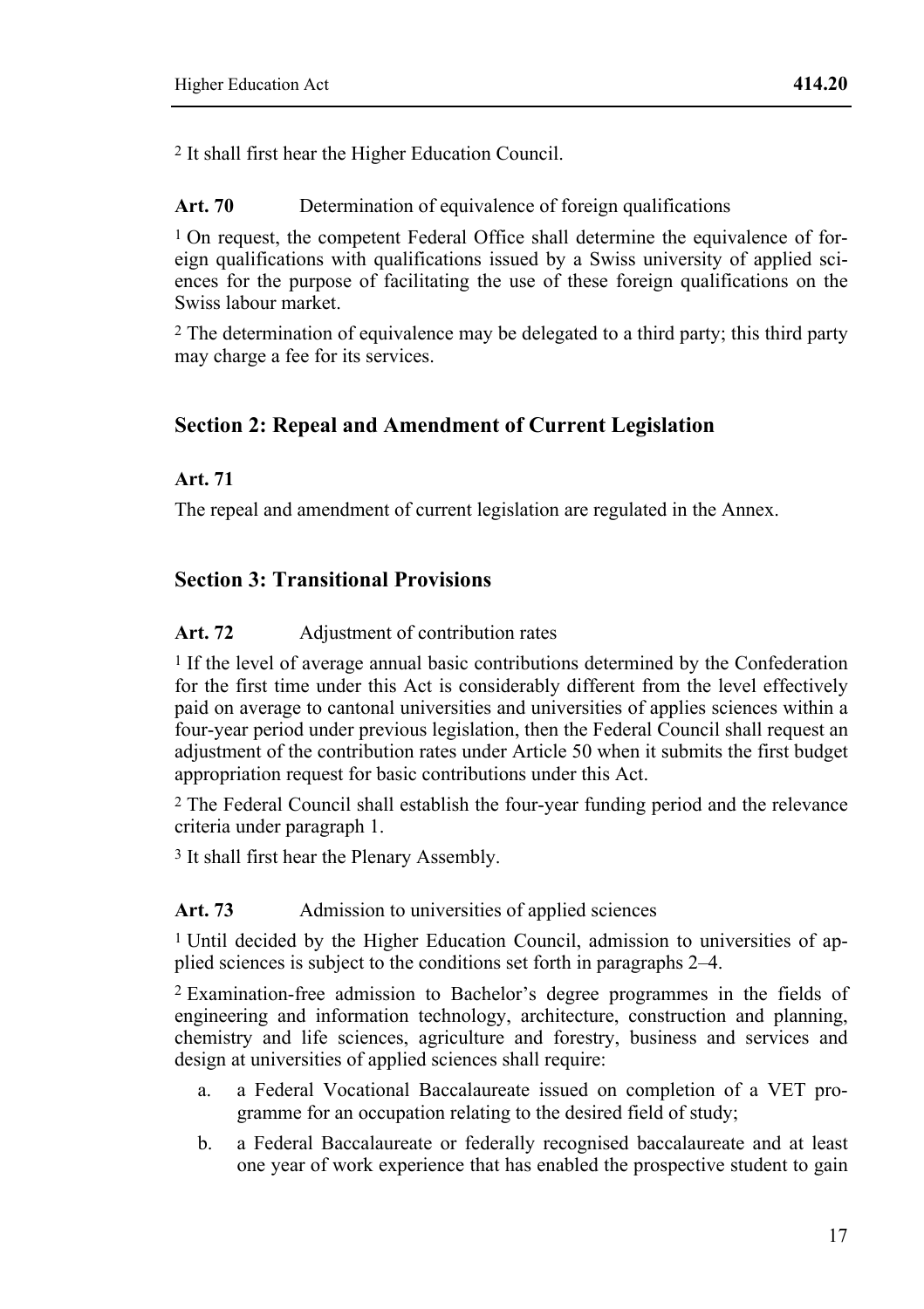practical know-how and knowledge in an occupation relating to the desired field of study.

3 The following relevant decrees adopted on 31 August 200412 apply for admission to Bachelor's degree programmes in the fields of health, social work, music, theatre and other arts, applied psychology and applied linguistics at universities of applied sciences:

- a. Resolutions adopted by the Plenary Assembly of the Swiss Conference of Cantonal Ministers of Health in relation to study programmes in health care at universities of applied sciences;
- b. Resolutions adopted by the Plenary Assembly of the Swiss Conference of Cantonal Ministers of Education in relation to study programmes in social work at universities of applied sciences:
- c. Resolutions adopted by the Plenary Assembly of the Swiss Conference of Cantonal Ministers of Education in relation to higher education institutions specialised in music, theatre, art and design as well as in relation to study programmes in applied psychology and applied linguistics at universities of applied sciences.

4 The corresponding Department shall decide:

- a. what additional admission requirements may be included;
- b. what admission requirements shall apply to graduates of other education and training programmes;
- c. the learning objectives for one-year traineeships in individual fields of study.

# **Art. 74** Cohesion contributions

1 In the first years following commencement of this Act, an average of six per cent of funding allocated for basic contributions may be used in support of higher education institutions whose basic contributions fall by more than five per cent as a result of the changes made to funding calculation methods.

2 The awarding of cohesion contributions shall be digressive and shall cease no later than eight years following commencement of this Act.

# Art. 75 Entitlement to contributions and accreditation

1 Higher education institutions and other institutions within the higher education sector must seek institutional accreditation no later than eight years following commencement of this Act.

2 The funding calculations based on the Federal Act of 8 October 199913 on University Funding and Cooperation in the field of University Education as well as the

- $12$ Not published in the Official Compilation of Federal Legislation. The text of these decrees may be consulted at the Federal Office for Professional Education and Technology (OPET), Effingerstrasse 27, 3003 Bern or viewed online at www.bbt.admin.ch.
- (OPET), Effingerstrasse 27, 3003 Bern or viewed online at www.bbt.admin.ch. 13 AS **2000** 948, **2003** 187 Annex No. II 3, **2004** 2013, **2007** 5779 No. II 5, **2008** 307 3437, **2012** 3655 No. I 10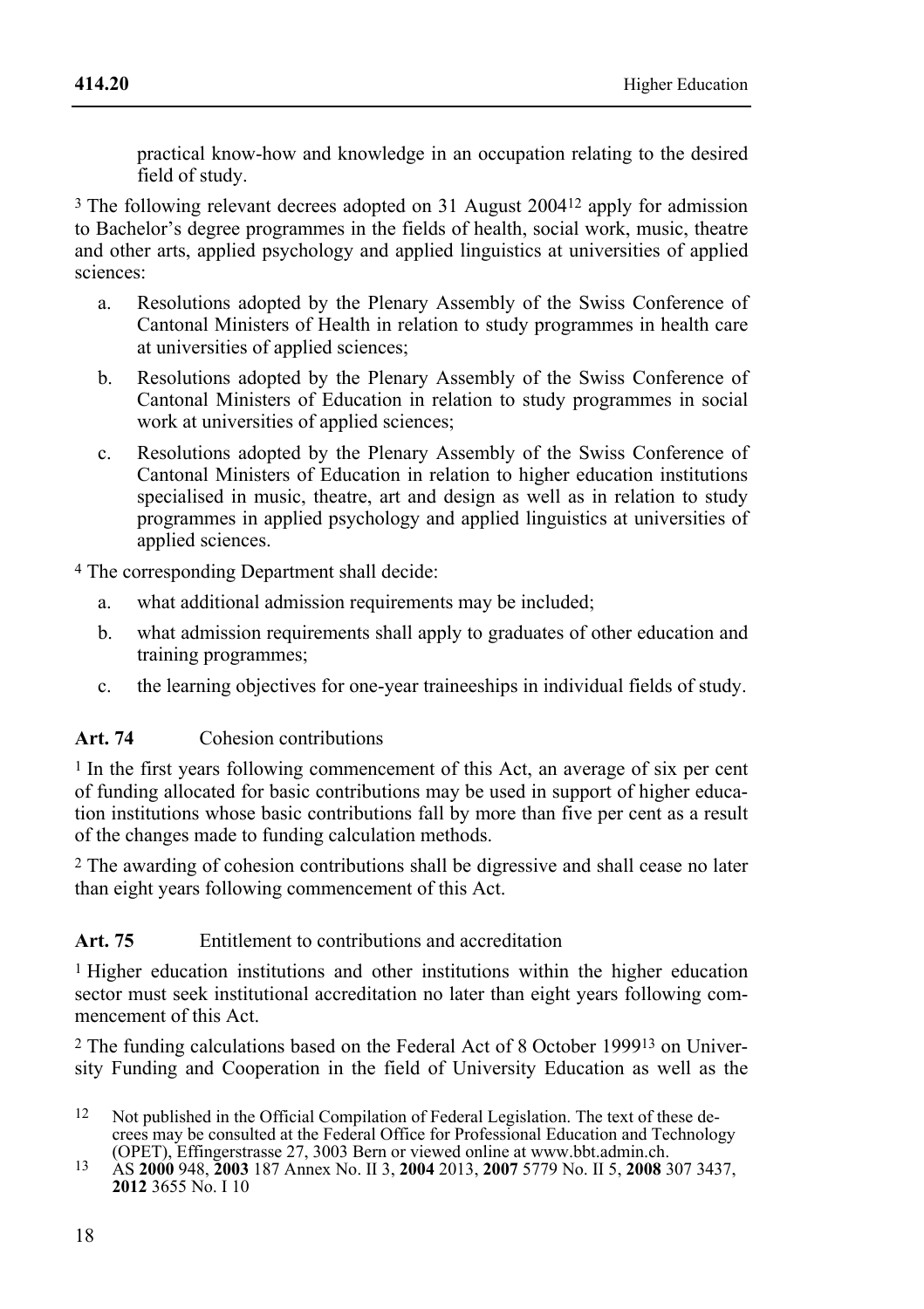Federal Act of 6 October 199514 on the Universities of Applied Sciences remain in effect until the institutional accreditation decision is made by the Swiss Accreditation Council, no later than eight years following commencement of this Act. Universities of teacher education, federal institutes of technology and other federal higher education institutions shall retain their entitlement to project contributions until the institutional accreditation decision is made by the Swiss Accreditation Council, no later than eight years following commencement of this Act.

<sup>3</sup> Higher education institutions and other institutions within the higher education sector that were accredited after 1 January 2011 under previous legislation remain institutionally accredited for a period of up to eight years following commencement of this Act.

#### Art. 76 Right to use reserved designations and sanctions

For higher education institutions and other institutions within the higher education sector that are not institutionally accredited under this Act or are not deemed institutionally accredited under Article 75 paragraph 3, the right to use reserved designations and the corresponding criminal and administrative law penalties shall be based on previous legislation for a period of up to eight years following commencement of this Act.

#### Art. 77 Pending applications

1 Applications that were pending at the time of commencement of this Act shall be examined on the basis of the new legislation.

2 The Federal Council may make exceptions in justified cases.

#### Art. 78 Protection of acquired UAS titles

1 The titles of federally recognised UAS degrees, Bachelor's degrees, Master's degrees or Master of Applied Sciences (MAS) degrees under previous legislation remain protected.

2 The Federal Council shall establish the procedure for the transfer of recognised PET colleges to universities of applied sciences as well as the titles that may be used by alumni of these PET colleges. It shall see to it that titles awarded under previous legislation are converted accordingly.

#### Art. 79 Previous cantonal agreements relating to universities of applied sciences

For a period of five years following commencement of this Act, cantonal governments may issue ordinances for the purpose of making adjustments to their legislation on universities of applied sciences, provided these adjustments are absolutely necessary.

14 AS **1996** 2588, **2002** 953, **2005** 4635, **2006** 2197 Annex No. 37, **2012** 3655 No. I 11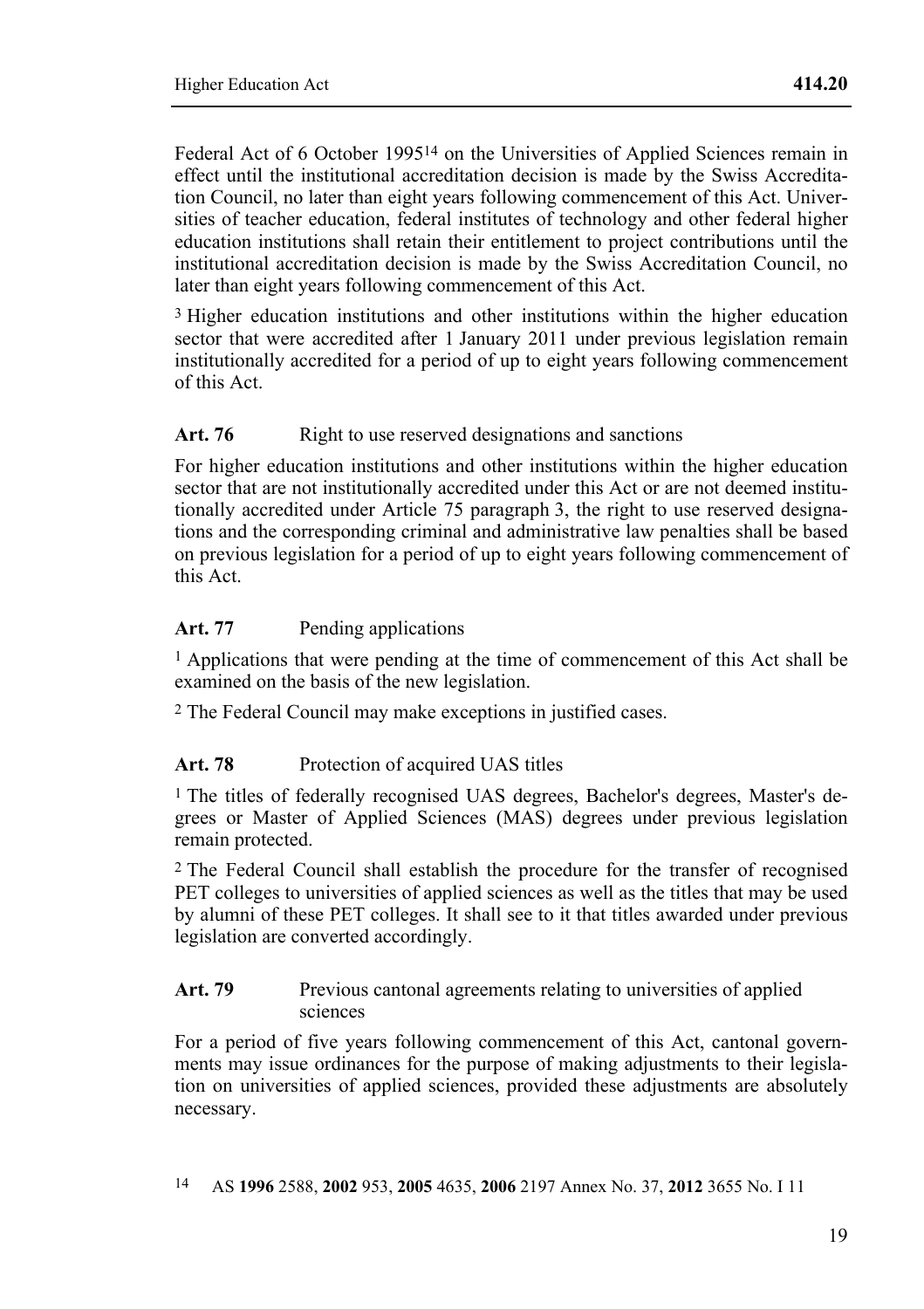#### **Art. 80** Continued validity of provisions from the University Funding Act and the UAS Act

In the event of commencement under Article 81 paragraph 3, the Federal Council may decide that the following provisions shall remain applicable for no more than five years:

- a. University Funding Act of 8 October 199915: the provisions on federal contributions (Art. 13-21) and Article 23;
- b. UAS Act of 6 October 199516: the provisions on federal contributions (Art. 18-21) and Article 23.

# **Section 4: Referendum and Commencement**

#### **Art. 81**

1 This Act is subject to an optional referendum.

2 The Federal Council shall determine the commencement date.

3 It shall establish the provisions on coordination of the entire Swiss higher education sector and the allocation of tasks (Chap. 6; Art. 36–40), on funding (Chap. 7; Art. 41–44) and on federal contributions (Chap. 8; Art. 45–61) no later than five years after the remaining provisions go into effect.

Commencement Date:17 Articles 1–35, 45, 46 and 62–81 on 1 January 2015; Articles 36–44 and 47–61 on 1 January 2017.

<sup>15</sup> 15 AS **2000** 948, **2003** 187 Annex No. II 3, **2007** 5779, **2012** 3655 16 AS **1996** 2588, **2005** 4635 17 Federal Council Decree of 12 Nov. 2014